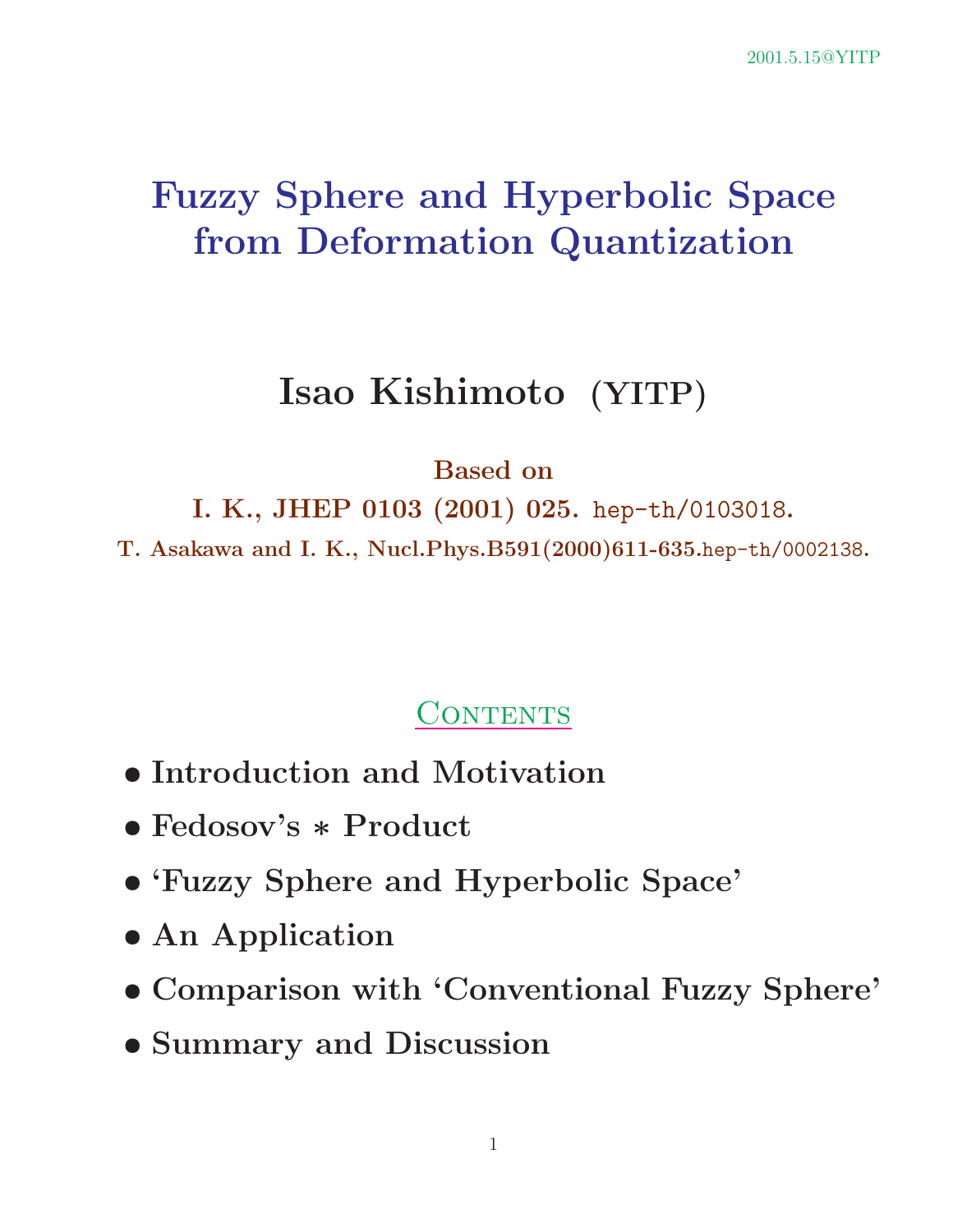### *§***Introduction and Motivation**

**Recently noncommutative gauge theory have been investigated enthusiastically.**

**It is interesting not only as a model of nonlocal field theory but also as a low energy effective theory of strings on nonzero NS-NS** *B***-field background.**

**D-brane on** *flat and constant B-field* **background** *||* **Noncommutative gauge theory (***Moyal product***)**

**Seiberg-Witten (1999) and its references and citations,...**

**With the nocommutative parameter:**

$$
\theta^{ij}=-(2\pi\alpha')^2\left(\frac{1}{g+2\pi\alpha'B}B\frac{1}{g-2\pi\alpha'B}\right)^{ij},
$$

**this Moyal product is given by**

$$
f(x)*g(x)=f(x)\exp\left(\frac{i}{2}\overleftarrow{\frac{\partial}{\partial x^{i}}}\theta^{ij}\overrightarrow{\frac{\partial}{\partial x^{j}}}\right)g(x),
$$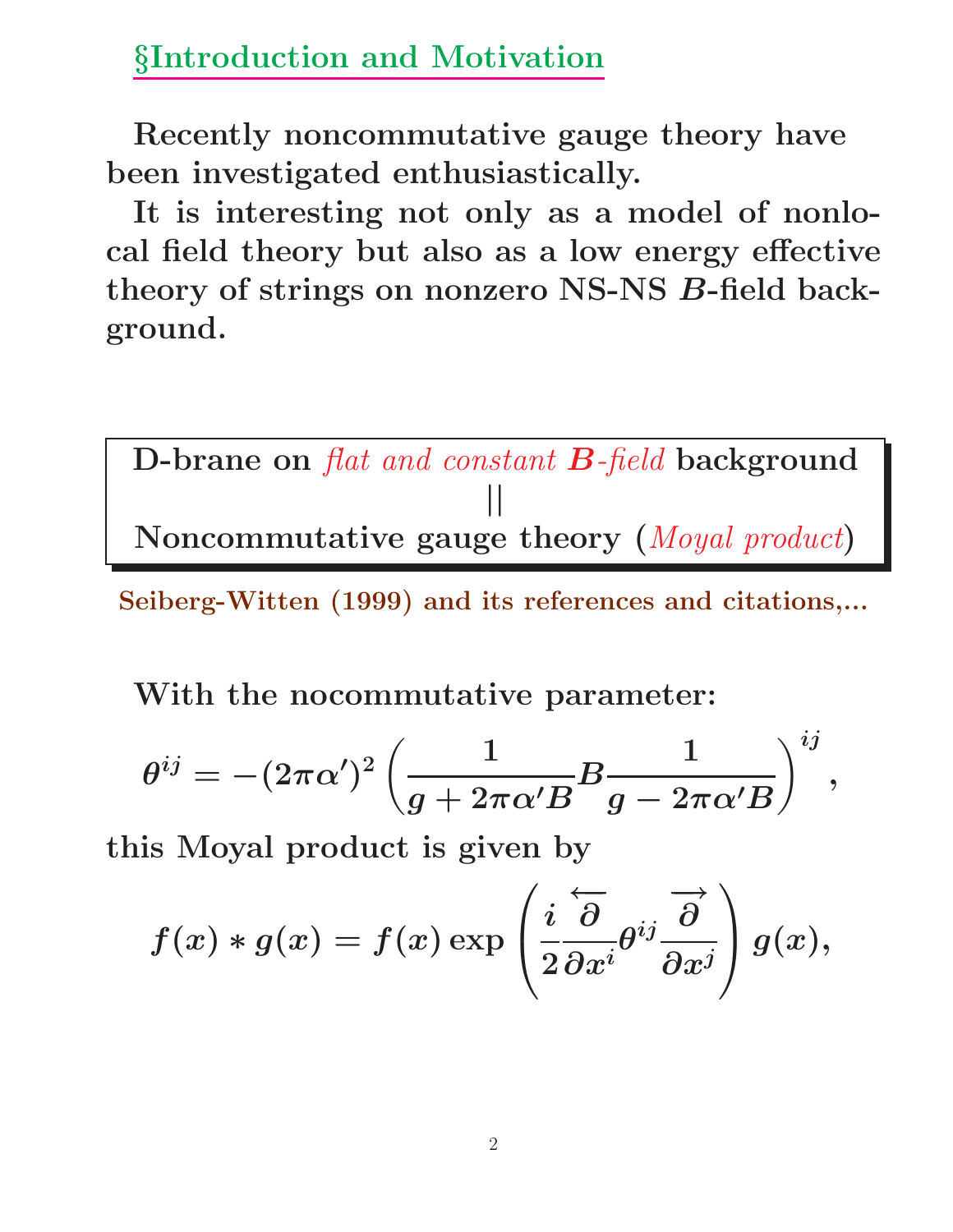### **More generic backgrounds?** *curved* **and** *nonconstant B-field***...**

**Deformation Quantization**

**There are some techniques to construct noncommutative associative** *∗* **product as a generalization** of Moyal product on  $\mathbb{R}^{2n}$ .

*Kontsevich, Fedosov, Omori-Maeda-Yoshioka, De Wilde-Lecomte,...* **Most general one is that on Poisson manifold.**

 **Nonlinear** *σ***-Model of Strings There are some tractable cases by using CFT.**

**If the relation between them becomes clear on more generic backgrounds, deformation quantization may be useful to study string theory on nontrivial backgrounds.**

**Formally there are prescriptions to construct general** *∗* **products, but to investigate the relation concretely, explicit form of** *∗* **product is more useful.**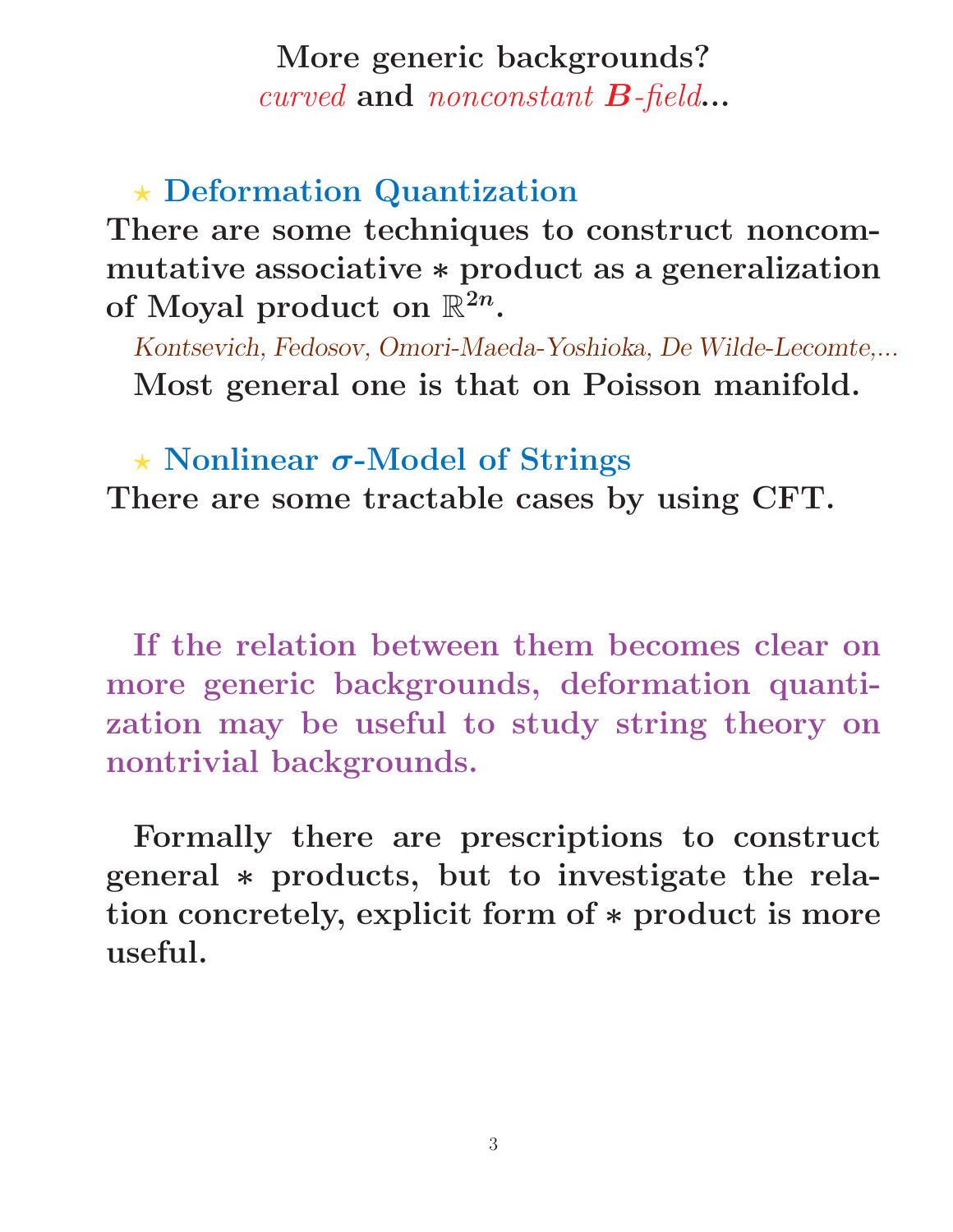**Here we construct** *∗* **product explicitly in** *tractable but nontrivial* **case:**

## **on 2 dimensional constant curvature space**  $S^2$ *, H*<sup>2</sup>

**by using** *Fedosov's deformation quantization***.**

The resulting  $*$  products form  $su(2)$ *,*  $su(1,1)$  al**gebra which is known as fuzzy sphere, hyperbolic space algebra respectively.**

**Fuzzy Sphere in String Theory (an example)**

 $\sqrt{\text{Strings on } S^3 \text{ (radius } R_3) \text{ with } H = dB}$ *||*  $SU(2)$  WZW model at level  $k$  ( $∼$   $R_3^2$ )

✫

**D-brane in**  $SU(2)$  WZW at  $k \to \infty$ *↓* **OPE among boundary fields** *||* Fuzzy sphere algebra  $M_{N+1}(\mathbb{C})$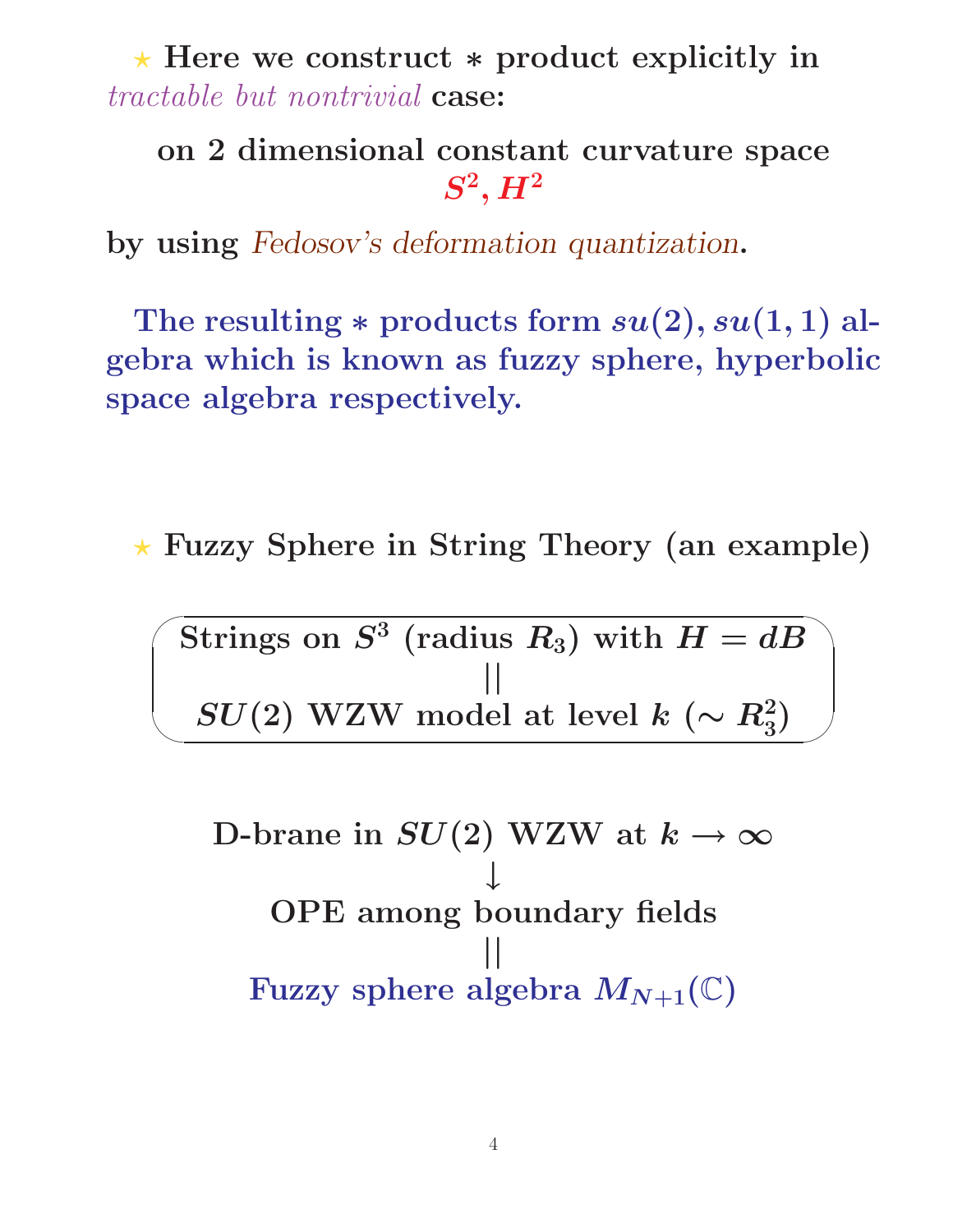#### *§***Fedosov's** *∗* **Product**

**Fedosov's procedure to construct** *∗* **product:**

- **1.** Weyl algebra bundle  $(W, \circ)$  on  $(M, \Omega_0)$  $\leftarrow$  **input:**  $\nabla$ ,  $\theta$  with parameter  $\hbar$
- **2. Abelian connection** *D* **on** *W*  $←$  **input:**  $μ, Ω<sub>1</sub>$
- $3.$  one to one map between  $W_D$  and  $C^{\infty}(M)[[\hbar]]$ *⇒* **map** *σ, Q*

 $\overline{a_0 \ast b_0 := \sigma(Q(a_0) \circ Q(b_0)), a_0, b_0 \in C^\infty(M)[[\hbar]]}$ 

**This is** *noncommutative* **and** *associative* **product and**  $[a_0,b_0]_* = i\hbar\{a_0,b_0\} + \mathcal{O}(\hbar^2),$ 

where  $\{ , \}$  is Poisson bracket with respect to  $\Omega_0$ .

**We can calculate this** *∗* **product order by order** in  $\hbar$  at least *formally* for general symplectic manifold  $(M, \Omega_0)$ .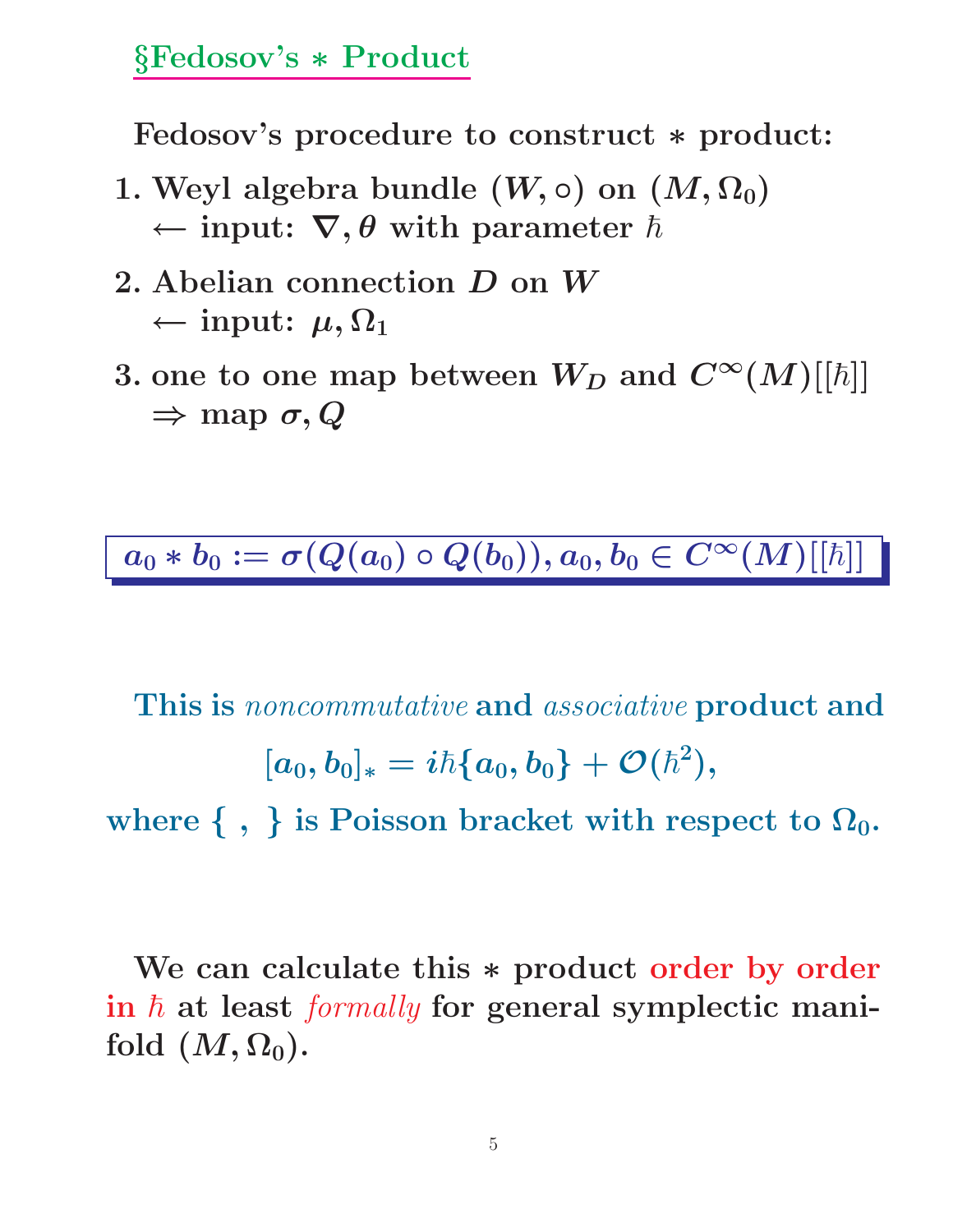**Difficulities to obtain** *explicit* **formula of this ∗** product to *full order* in  $\hbar$  :

*•* **Construction of an Abelian connection** *D***. Exact solution of iteration equation for r:**

$$
\text{r}=\delta\mu+\delta^{-1}\left(\nabla(\omega_{ij}y^i\theta^j)+R-\Omega_1+\nabla\text{r}+\frac{i}{\hbar}\text{r}\circ\text{r}\right)
$$

*•* **Construction of the map** *Q***. Exact solution of flat section equation:**  $Da = 0$ , i.e.,

$$
\nabla a-\delta a+\frac{i}{\hbar}(\text{r}\circ a-a\circ \text{r})=0, \,\, a\in W
$$

**More concretely,**

$$
\hspace{-2cm} \begin{array}{l} {\rm{ }}r_{k,i_1\cdots i_p,j}={\rm{ }}{\rm{ }}r_{k,i_1\cdots i_p,j}^0 + \frac{p}{2(p+1)}( \nabla _{(i_1} {\rm{ }}{\rm{ }}r_{|k|,i_2\cdots i_p),j} - \nabla _{j} {\rm{ }}r_{k,(i_1\cdots i_{p-1},i_p)}) \\ {\rm{ }} + \sum \frac{i}{m!p_1!p_2!} \frac{p!}{2(p+1)} \frac{\omega ^{l_1l'_1}}{2i} \cdots \frac{\omega ^{l_m l'_m}}{2i} [ {\rm{ }}{\rm{ }}r_{k_1,l_1\cdots l_m (n_1\cdots n_{p_1},j'}, {\rm{ }}{\rm{ }}r_{k_2,l'_1\cdots l'_m} |{\rm{ }}n'_1\cdots n'_{p_2}),_j \} \end{array}
$$

**where**

$$
\begin{array}{lcl} \mathbf{r} & = & \sum_{2k+p \geq 2, k \geq 0, p \geq 0} \hbar^k \frac{1}{p!} \mathbf{r}_{k, i_1 \cdots i_p, j} y^{i_1} \cdots y^{i_p} \theta^j, \\ \mathbf{r}^0 & = & \sum_{2k+p \geq 2, k \geq 0, p \geq 0} \hbar^k \frac{1}{p!} \mathbf{r}_{k, i_1 \cdots i_p, j}^0 y^{i_1} \cdots y^{i_p} \theta^j \\ & = & \sum_{2k+p \geq 2, k \geq 0, p \geq 0} \hbar^k \frac{1}{p!} \mu_{k, i_1 \cdots i_p j} y^{i_1} \cdots y^{i_p} \theta^j + \frac{1}{3} \omega_{im} T^m{}_{jk} y^i y^j \theta^k \\ & & + \frac{1}{8} R_{ijkl} y^i y^j y^k \theta^l - \frac{1}{2} (i \hbar R_{Ekl} + \Omega_{1kl}) y^k \theta^l. \\ & & \vdots \\ & & & \vdots \end{array}
$$

**:**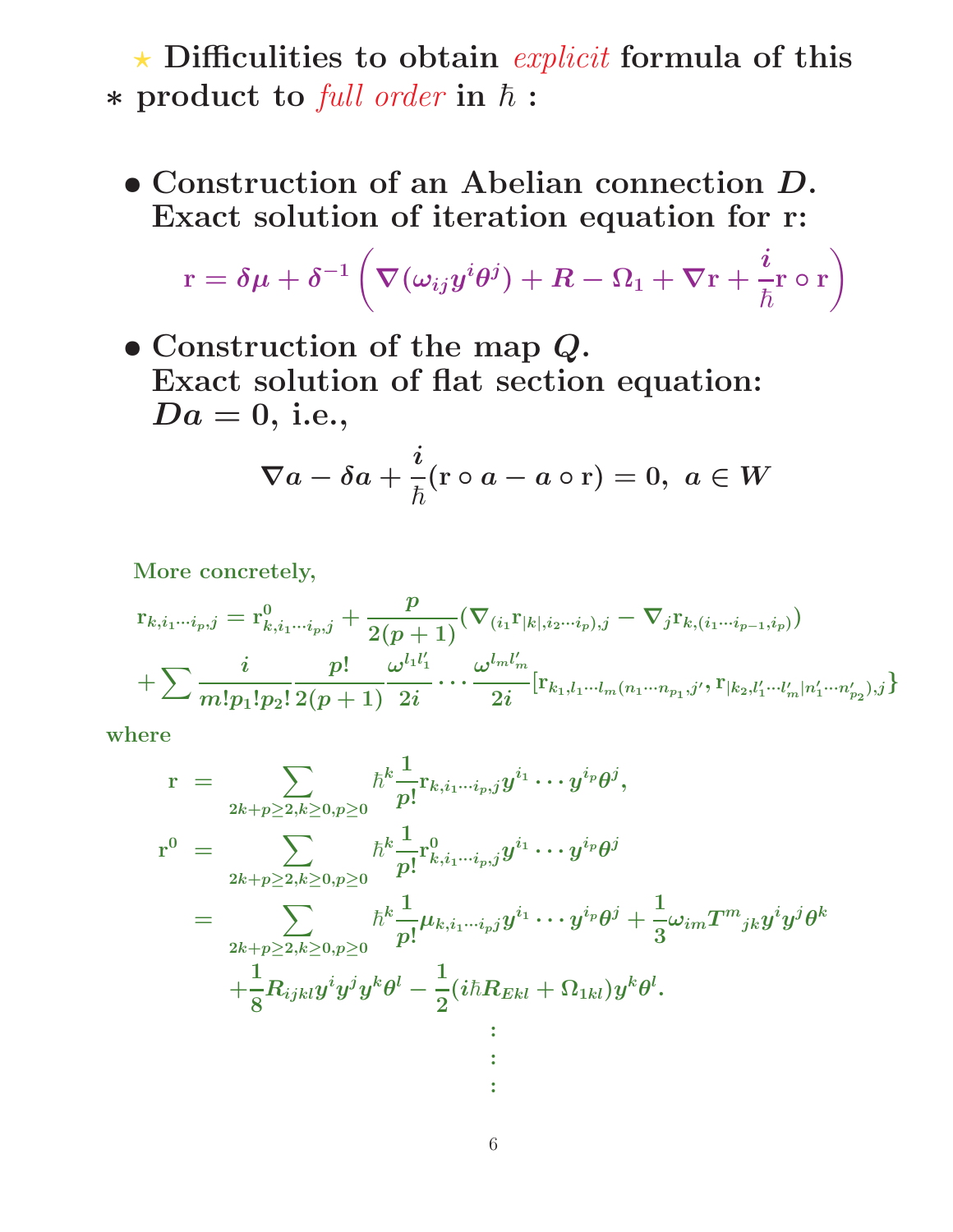*§***'Fuzzy Sphere and Hyperbolic Space'**

**In** *special* **case we can get explicit formula of Fedosov's** *∗* **product.**

- Flat space  $\mathbb{R}^{2n}$ *⇒* **Moyal product:**  $a_0 * b_0 = a_0 \exp\left(\frac{i}{2}\right)$ *←− ∂*  $\frac{\partial}{\partial x^i}\theta^{ij}\frac{\overrightarrow{\partial}}{\partial x^j}$  $\partial/\partial b_0$ ,  $\theta^{ij} = -\theta^{ji}$ **:***constant*
- *•* **2 dimensional constant curvature space positive curvature : sphere** *S***<sup>2</sup> negative curvature : hyperbolic space** *H***<sup>2</sup>**

**In the former case, we can carry out Fedosov's procedure rather trivially.**

**In the latter case, we get explicit formulae by** *adjusting input parameters,* i.e., we select  $\nabla$ ,  $\theta$ ,  $\mu$ ,  $\Omega_1$ **to be able to solve iteration equation for r easily.**

**In practice we required stronger conditions for r :**

$$
\begin{array}{l} \nabla \mathrm{r}+\frac{i}{\hbar} \mathrm{r}\circ \mathrm{r}=0,\\ \nabla \mathrm{r}=\delta \mu+\delta ^{-1}\left(\nabla (\omega _{ij}y^{i}\theta ^{j})+R-\Omega _{1}\right)\end{array}
$$

**and solved them.**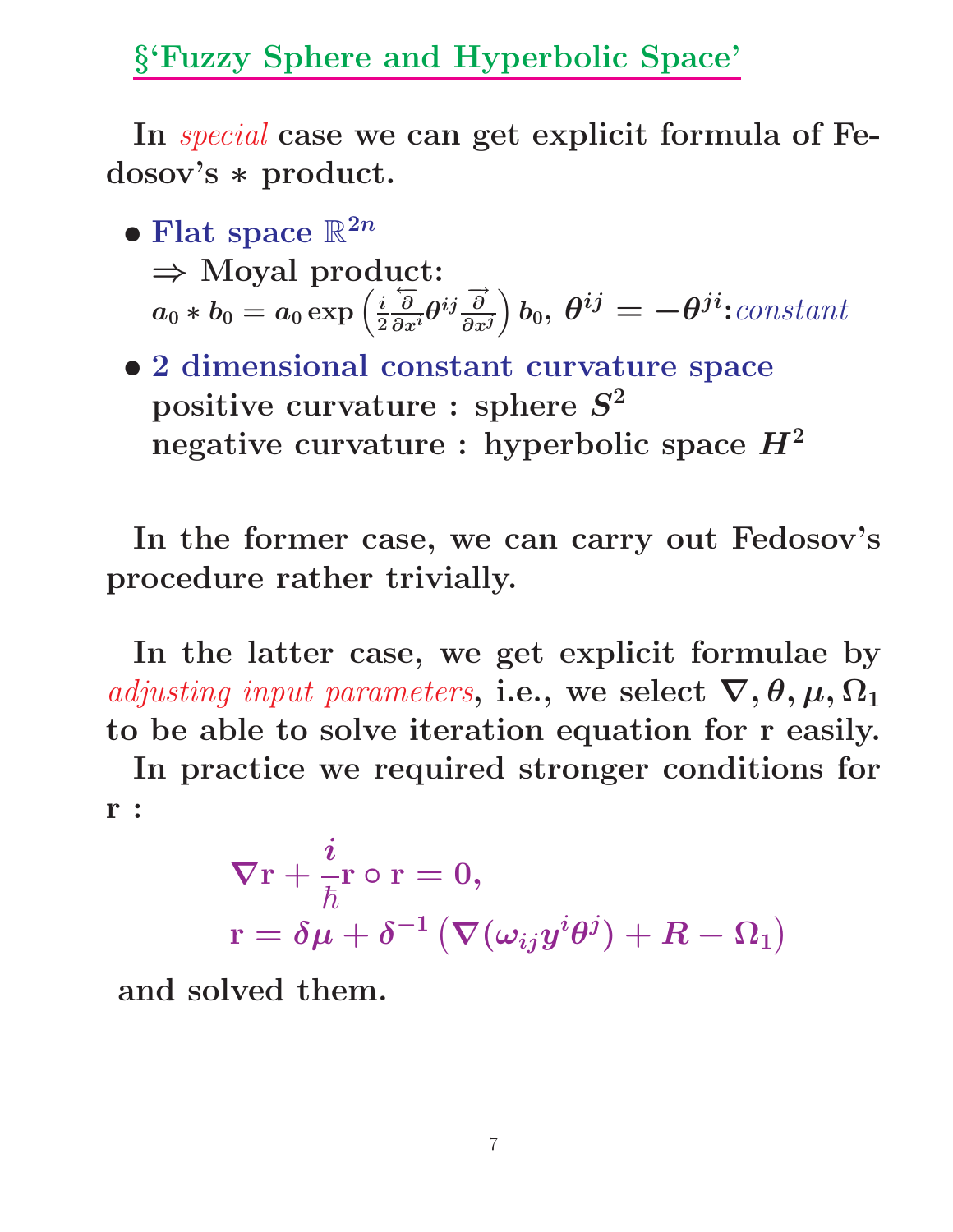**For** *rotationally symmetric 2 dimensional space* **with a metric:**

$$
ds^2=e^{\Phi(r)}(dr^2+r^2d\theta^2),
$$

**a symplectic form is given by**

$$
\Omega_0=e^{\Phi(r)} r dr\wedge d\theta.
$$

**In this setup, we solved stronger conditions for r, by adjusting input parameters:**

$$
\mathrm{r}=y^1y^2r^{-1}dr,
$$

and obtained the map  $Q$  by solving  $Da = 0$  for **this r :**

$$
a=Q(a_0(r,\theta))=a_0\left(G(r,y^1),\theta+\frac{y^2}{r}\right),
$$

where  $G(r, y^1)$  is given by

$$
\int_r^{G(r,y^1)}e^{\Phi(r')}r'dr'=y^1r.
$$

**Then we have obtained a** *∗* **product:**

$$
\begin{array}{llll} a_0(r,\theta)*b_0(r,\theta)=\bigg(a_0\left(G(r,y^1),\theta+\frac{y^2}{r}\right)\\ \cdot\displaystyle\exp\Bigl(-\frac{i\hbar}{2}\Bigl(\frac{\overleftarrow\partial}{\partial y^1}\frac{\overrightarrow\partial}{\partial y^2}-\frac{\overleftarrow\partial}{\partial y^2}\frac{\overrightarrow\partial}{\partial y^1}\Bigr)\Bigr)\Bigr)b_0\left(G(r,y^1),\theta+\frac{y^2}{r}\right)\Bigr)\bigg|_{\begin{subarray}{l} y^1=0,\\ y^2=0\end{subarray}}
$$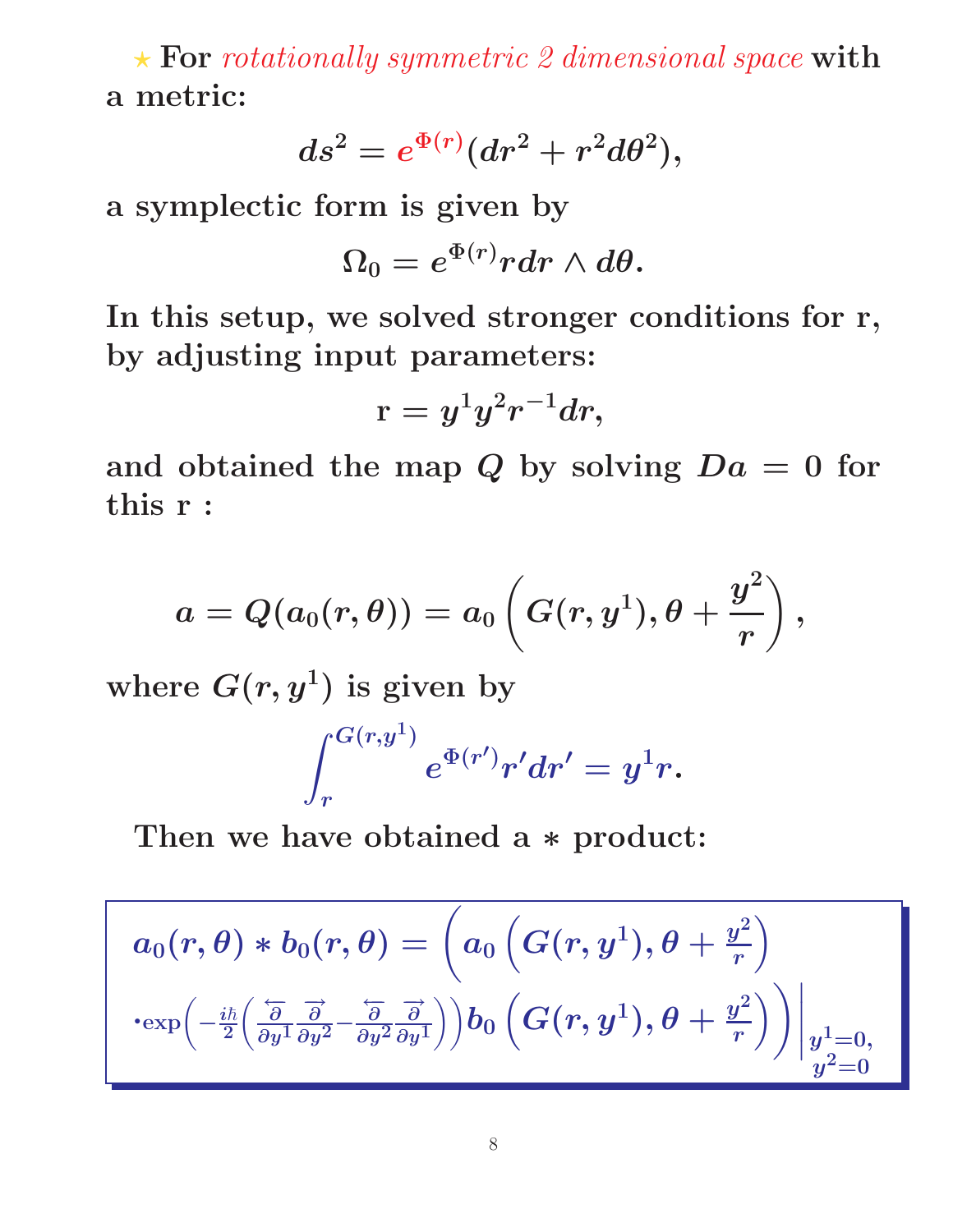*S***<sup>2</sup> case**

We embed  $S^2$  in  $\mathbb{R}^3$  as

$$
(X^1)^2 + (X^2)^2 + (X^3)^2 = R^2
$$

**and parameterize as**

$$
X^1 = \frac{2R^2r}{r^2 + R^2} \cos \theta , X^2 = \frac{2R^2r}{r^2 + R^2} \sin \theta , \; X^3 = R\frac{r^2 - R^2}{r^2 + R^2},
$$

**then we get the explicit formula of a** *∗* **product with**

$$
G(r,y^1)=\sqrt{\frac{r^2+\frac{y^1}{2R^2}r(r^2+R^2)}{1-\frac{y^1}{2R^4}r(r^2+R^2)}}.
$$

**Using this** *∗* **product we get**

$$
[X^i,X^j]_* = i\frac{\hbar}{R}\varepsilon^{ijk}X^k,
$$
  

$$
X^1 * X^1 + X^2 * X^2 + X^3 * X^3 = R^2\left(1 - \frac{\hbar^2}{4R^4}\right).
$$

This is *fuzzy sphere algebra* ( $\simeq su(2)$ ) with radius *R*  $\sqrt{1-\frac{\hbar^2}{4R^4}}$ . Namely, we have obtained "fuzzy **sphere" by deforming** *S***<sup>2</sup> using our** *∗* **product!**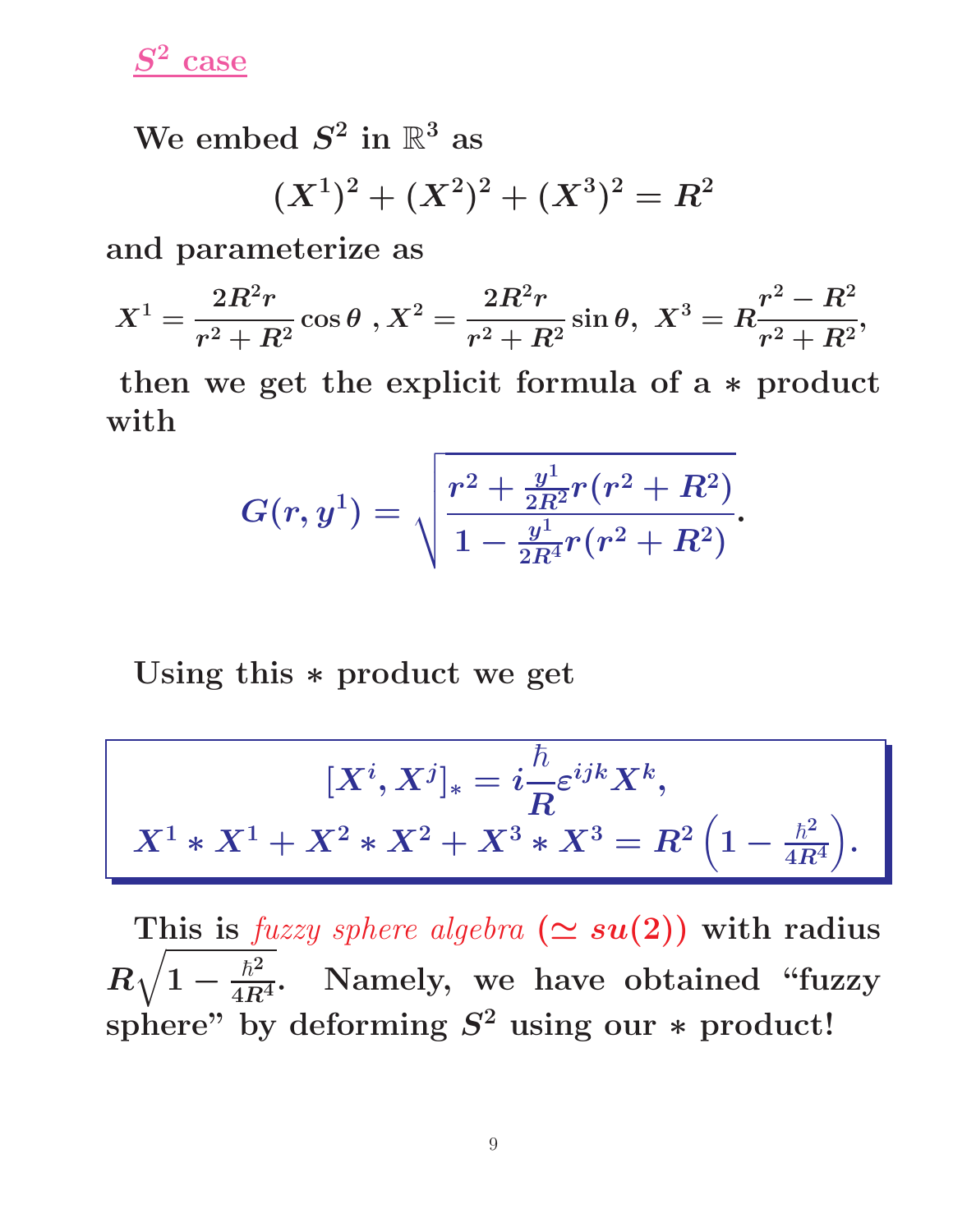*H***<sup>2</sup> case**

We embed  $H^2$  in  $\mathbb{R}^{1,2}$  as

 $-(Y^0)^2 + (Y^1)^2 + (Y^2)^2 = -R^2,$ 

**and parameterize as**

$$
Y^0=R\frac{R^2+r^2}{R^2-r^2},\,\,Y^1=\frac{2R^2r}{R^2-r^2}\cos\theta,\,\,Y^2=\frac{2R^2r}{R^2-r^2}\sin\theta,
$$

**then we get the explicit formula of a** *∗* **product with**

$$
G(r,y^1)=\sqrt{\frac{r^2+\frac{y^1}{2R^2}r(R^2-r^2)}{1+\frac{y^1}{2R^4}r(R^2-r^2)}}.
$$

**Using this** *∗* **product we get**

$$
[Y^0,Y^1]_* = i \tfrac{\hbar}{R} Y^2, \ [Y^2,Y^0]_* = i \tfrac{\hbar}{R} Y^1, \ [Y^1,Y^2]_* = - i \tfrac{\hbar}{R} Y^0, \\ - Y^0*Y^0 + Y^1*Y^1 + Y^2*Y^2 = - R^2 \Big( 1 - \tfrac{\hbar^2}{4R^4} \Big).
$$

This is *fuzzy*  $H^2$  *algebra*  $(\simeq su(1,1))$  with radius *R*  $\sqrt{1 - \frac{\hbar^2}{4R^4}}$ . Namely, we have obtained "fuzzy  $H^{2}$ " by deforming  $H^2$  with our  $*$  product!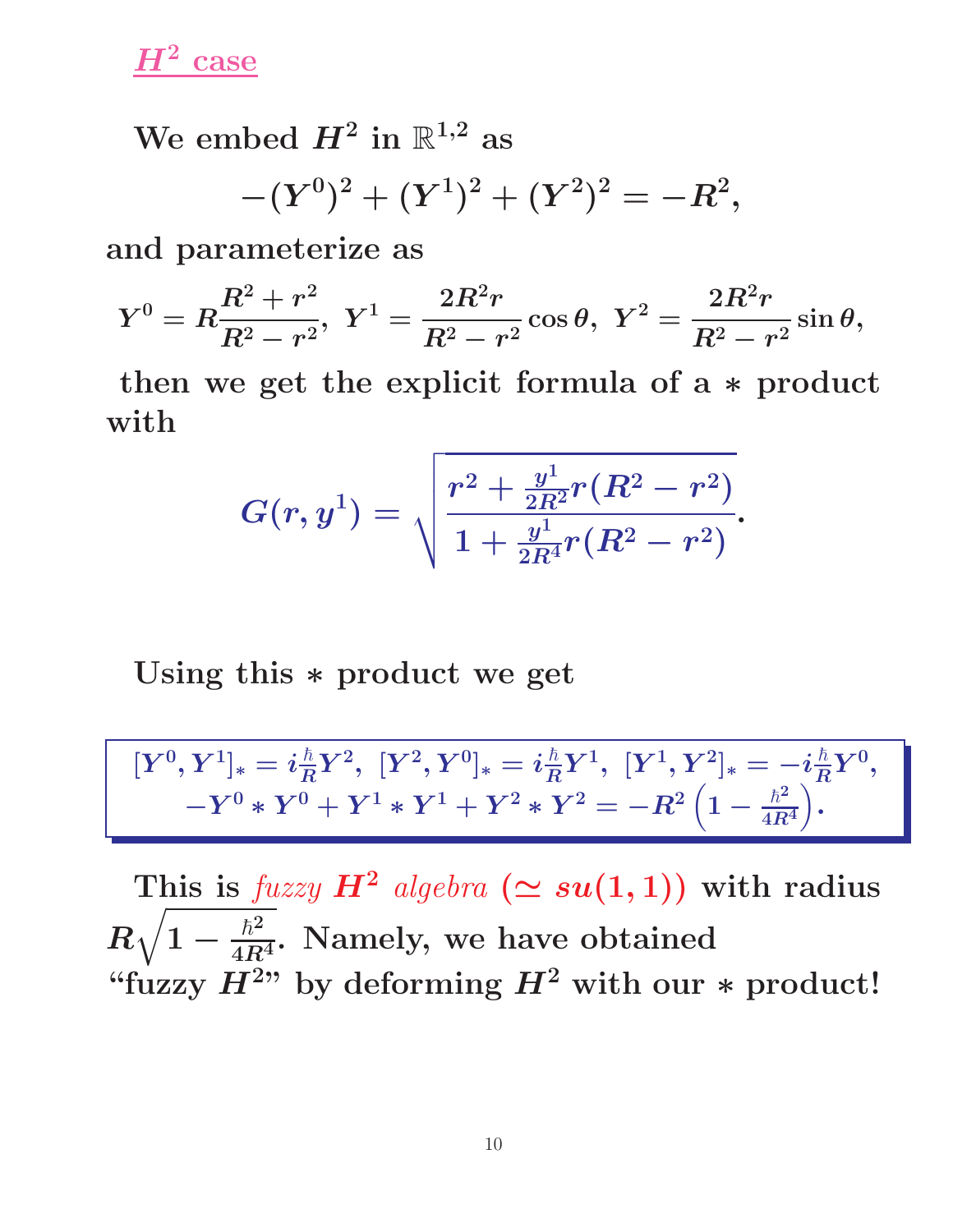## Large *R* limit of fuzzy  $S^2$ ,  $H^2$

**For the complex coordinates**  $z := re^{i\theta}, \bar{z} := re^{-i\theta},$  we have *commutation relations* **with our** *∗* **product :**

$$
[z,\bar{z}]_* = -\frac{\hbar}{2R^4}(R^2 + z*\bar{z})(R^2 + \bar{z}*z),
$$

**for 'fuzzy** *S***2,' and**

$$
[z,\bar{z}]_* = -\frac{\hbar}{2R^4}(R^2 - z*\bar{z})(R^2 - \bar{z}*z)
$$

for 'fuzzy  $H^2$ .'

**They are both reduced to fuzzy** R**<sup>2</sup> (Heisenberg algebra) in the large** *R* **limit,i.e.,**

$$
[z,\bar{z}]_*=-\frac{\hbar}{2}\ \ {\rm as}\ R\to\infty.
$$

**Using our** *∗* **product, we get**

$$
\begin{array}{ccc}\nS^2 & \stackrel{\hbar\rightarrow 0}{\longleftarrow} & \text{fuzzy } S^2 \\
\downarrow R\rightarrow \infty & & R\rightarrow \infty \\
\mathbb{R}^2 & \stackrel{\leftarrow}{\longleftarrow} & \text{fuzzy } \mathbb{R}^2 \\
& \downarrow R\rightarrow \infty & & \\ \downarrow R\rightarrow \infty & & \\ & R\rightarrow \infty & & \\ & H^2 & \stackrel{\leftarrow}{\longleftarrow} & \text{fuzzy } H^2\n\end{array}
$$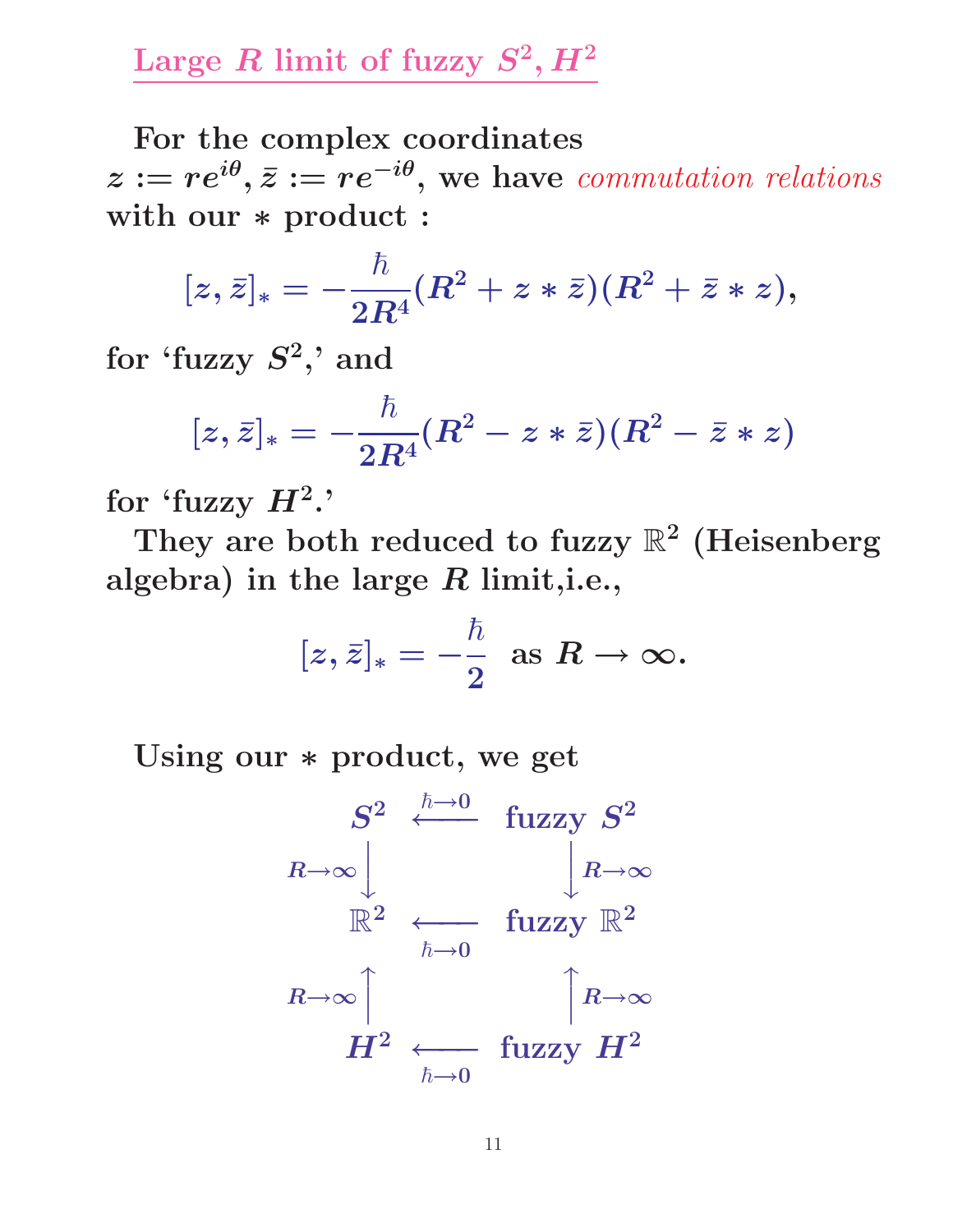*§***An Application**

We consider 4 dimensional noncommutative  $U(1)$ **gauge theory with one scalar:**

$$
S=\text{Tr}\left(\frac{1}{4}G^{IJ}G^{KL}F_{IK}*F_{JL}+\frac{1}{2}G^{IJ}D_I\phi*D_J\phi\right).
$$

**Here we assume only 2 dimensional space is noncommutative (1,2 direction), and use a general formulation of [A-K]:**

$$
G^{IJ} = \delta^{IJ}, I, J = 1, \cdots, 4,
$$
  
\n
$$
F_{IJ} = \partial_I A_J - \partial_J A_I - i[A_I, A_J]_* - \frac{J_{IJ}}{\hbar},
$$
  
\n
$$
J_{12} = -J_{21} = 1, \text{others} = 0,
$$
  
\n
$$
\partial_I = \frac{i}{\hbar} [-J_{IJ}\tilde{\phi}^J, \cdot]_*, I = 1, 2, \quad \partial_3 = \frac{\partial}{\partial x^3}, \partial_4 = \frac{\partial}{\partial x^4},
$$
  
\n
$$
D_I \phi = \partial_I \phi - i[A_I, \phi]_*,
$$

where  $\tilde{\phi}^I$  is "canonical" noncommutataive coor**dinate such as**

$$
\frac{i}{\hbar}[\tilde{\phi}^{1},\tilde{\phi}^{2}]_{\ast}=1.
$$

**The action is invariant under noncommutative** *U***(1) gauge transformation:**

$$
\delta_\lambda A_I = \partial_I \lambda - i[A_I,\lambda]_*, \qquad \delta_\lambda \phi = -i[\phi,\lambda]_*.
$$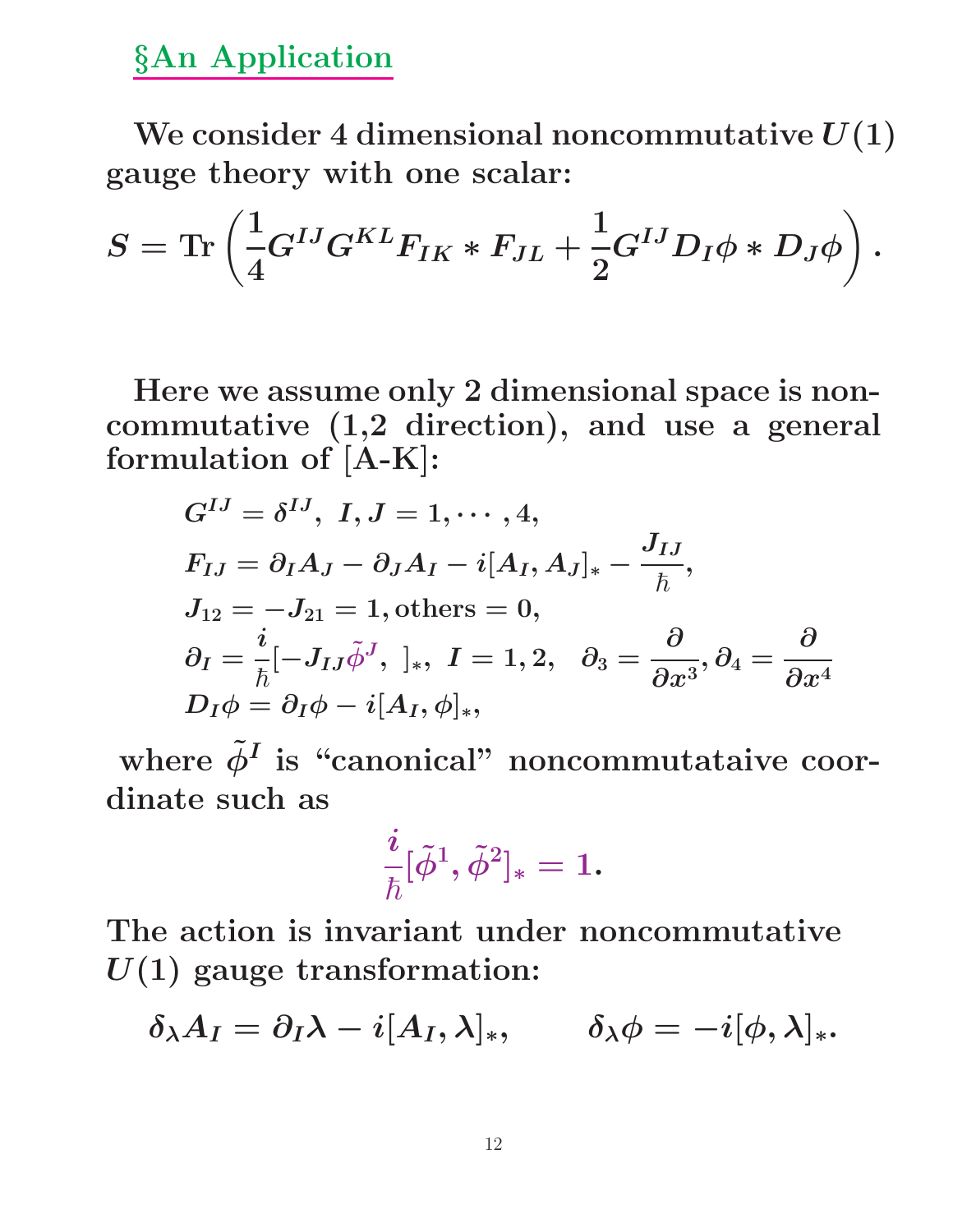$\star$  In general,  $\tilde{\phi}^I$  can be constructed *order by order*  $\frac{1}{2}$   $\hbar$  at least formally.

**Now that we have explicit form of the** *∗* **product,** we can also calculate  $\tilde{\phi}^I$  explicitly as:

$$
\tilde{\phi}^1=\frac{2Rr}{\sqrt{r^2+R^2}}\cos\theta,~~\tilde{\phi}^2=\frac{2Rr}{\sqrt{r^2+R^2}}\sin\theta
$$

**for fuzzy** *S***<sup>2</sup> and**

$$
\tilde{\phi}^1=\frac{2Rr}{\sqrt{R^2-r^2}}\cos\theta,~~\tilde{\phi}^2=\frac{2Rr}{\sqrt{R^2-r^2}}\sin\theta
$$

for fuzzy  $H^2$ .

**We obtain a solution of the equations of motion:**

$$
D^I F_{IJ}=-i[\phi, D_J\phi]_*,\,\,D^I D_I\phi=0,
$$

**by solving the** *U***(1) noncommutative BPS equation:**

$$
\begin{array}{l} B_I \ = \ D_I \phi, I=1,2,3, \quad \! \partial_4=0, A_4=0, \\ B_I \ := \frac{1}{2} \varepsilon^{IJK} \left(F_{JK} + \frac{J_{JK}}{\hbar} \right). \end{array}
$$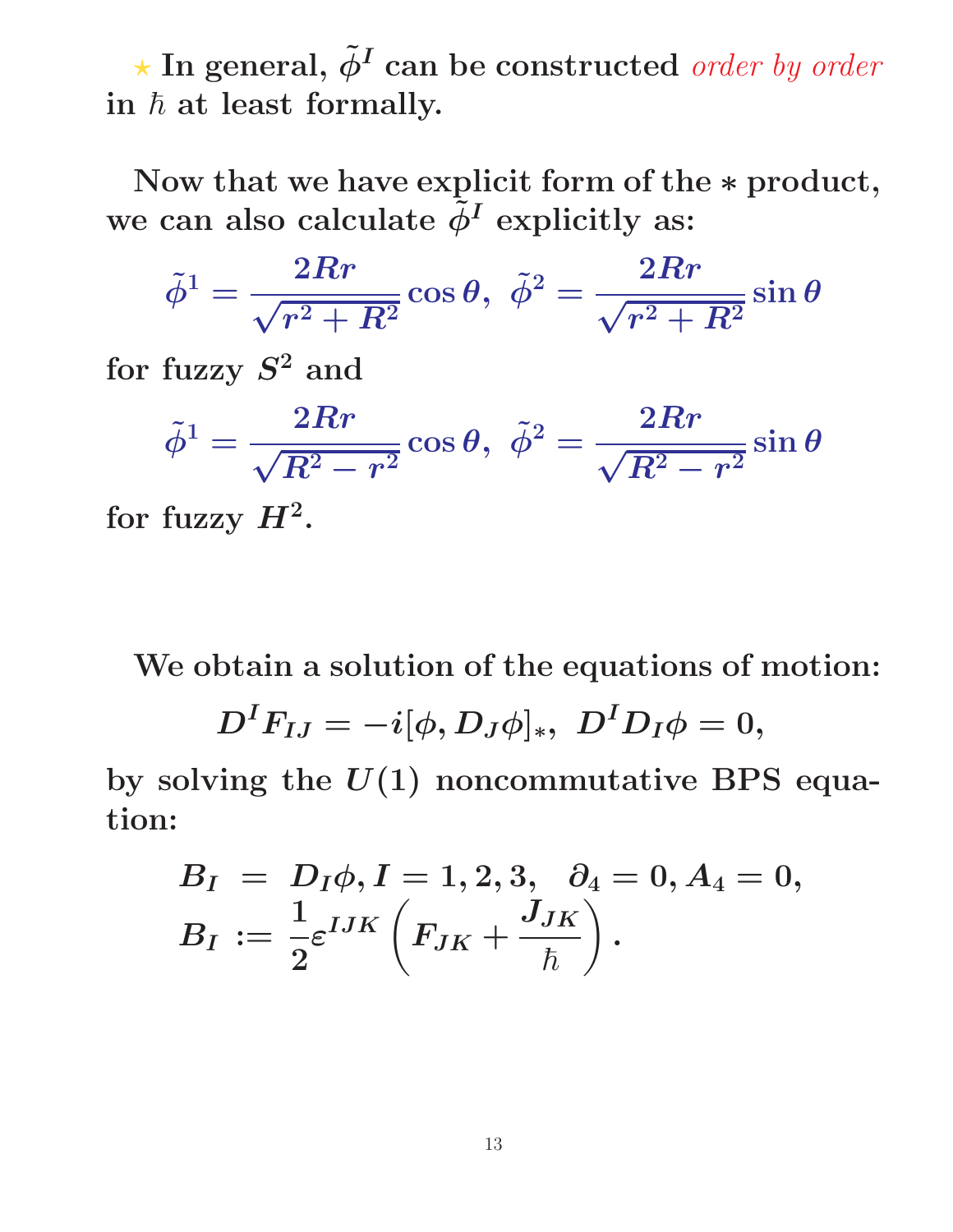**Under the ansatz**

$$
\begin{aligned} A_1 + i A_2 & = i f_A(l,x^3) (\tilde{\phi}^1 + i \tilde{\phi}^2), \qquad A_3 = 0, \\ \phi & = f(l,x^3), \qquad l := \sqrt{(\tilde{\phi}^1)^2 + (\tilde{\phi}^2)^2 + (x^3)^2}, \end{aligned}
$$

we get a solution of them which becomes the  $U(1)$ **Dirac monopole in the commutative and flat limit**  $(\hbar \rightarrow 0, R \rightarrow \infty)$  as

$$
\begin{aligned} &f=\frac{g}{l}+\hbar g^2\left(\frac{2x^3}{l^4}-\frac{1}{l^3}\right)\\ &+\hbar^2\left(\frac{-8g^3x^3}{l^6}-\frac{g}{4l^5}+\left(\frac{5g}{8}+10g^3\right)\frac{(x^3)^2}{l^7}\right)+\mathcal{O}(\hbar^3),\\ &f_A=\frac{g}{l(l+x^3)}+\hbar g^2\left(\frac{2}{l^4}-\frac{1}{l^3(l+x^3)}-\frac{1}{2l^2(l+x^3)^2}\right)\\ &+\hbar^2\bigg(\frac{-8g^3}{l^6}+\frac{4g^3}{l^5(l+x^3)}+\frac{g^3}{l^4(l+x^3)^2}+\frac{g^3}{2l^3(l+x^3)^3}\\ &-\left(\frac{5g}{8}+10g^3\right)\frac{x^3}{l^7}\right)+\mathcal{O}(\hbar^3). \end{aligned}
$$

In the fuzzy  $\mathbb{R}^2$  limit case, i.e.,  $R \rightarrow \infty$ , the  $\mathcal{O}(\hbar)$  terms coincide with those in the previous **work which solved the equations of motion with the usual Moyal product.** *Hashimoto-Hirayama*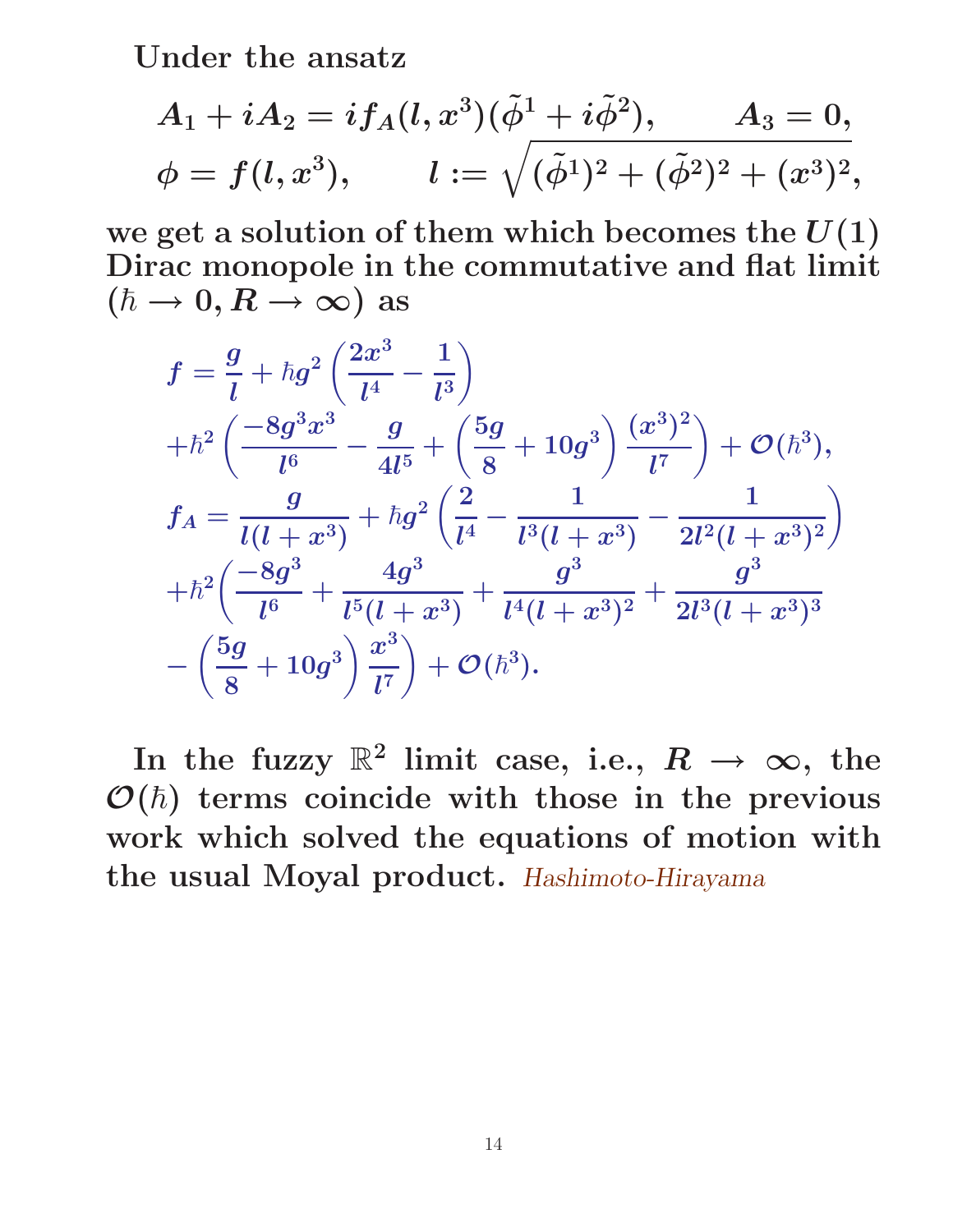**There is a one to one mapping:**

 $\sim$ ✫  $su(2)$  representation *matrix* for spin  $\frac{N}{2}$ *||*  $\emph{function}$   $\emph{expanded}$  by  $\emph{Y}_{lm}(\vartheta,\varphi), l \leq N$ 

**Conventionally we identify**

 $M_{N+1}(\mathbb{C}) \simeq$  fuzzy sphere algebra

**The induced noncommutative associative product between** *functions* **is**

$$
Y_{l_1m_1} *_{N} Y_{l_2m_2}
$$
\n
$$
= \sum_{l=|l_1-l_2|}^{N} \sum_{m=-l}^{l} (-1)^m \sqrt{\frac{(2l+1)(2l_1+1)(2l_2+1)}{4\pi}} \begin{pmatrix} l & l_1 & l_2 \\ m & -m_1 & -m_2 \end{pmatrix}
$$
\n
$$
\cdot (-1)^N \sqrt{N+1} \begin{cases} l & l_1 & l_2 \\ \frac{N}{2} & \frac{N}{2} & \frac{N}{2} \end{cases} Y_{l,m}.
$$

*N* **is noncommutative parameter and**

$$
Y_{l_1m_1} *_{N} Y_{l_2m_2} \longrightarrow Y_{l_1m_1} Y_{l_2m_2}
$$

for  $N \to \infty$ .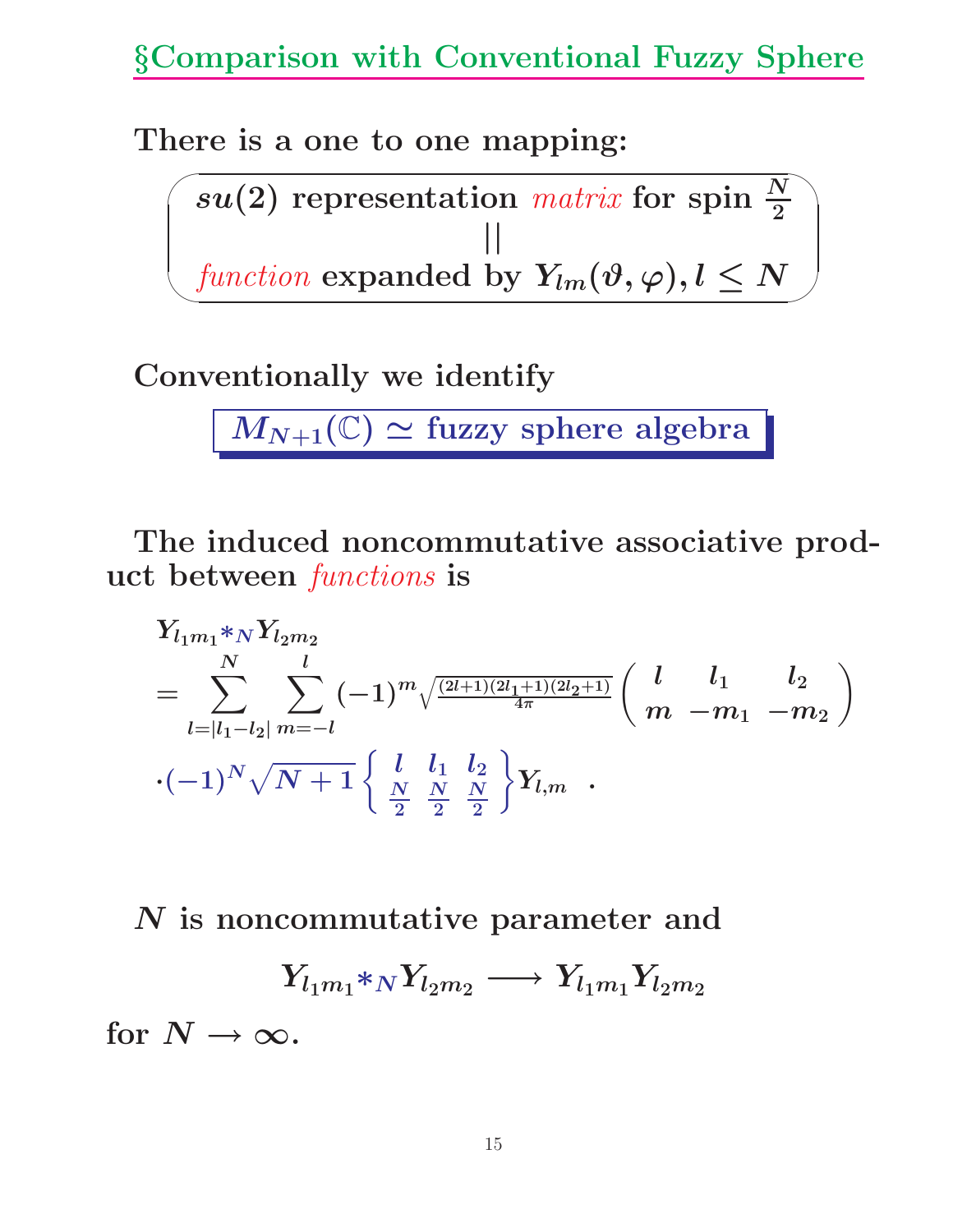**This** *∗<sup>N</sup>* **characterizes** *fuzzy sphere***:**

$$
[X^i,X^j]_{*_N}=i\epsilon_{ijk}\frac{2R}{\sqrt{N(N+2)}}X^k\\ X^1*_{N}X^1+X^2*_N X^2+X^3*_N X^3=R^2
$$

where  $X^i, i = 1, 2, 3$  are given by

$$
\begin{array}{l} X^1 \ = \ R \sqrt{\dfrac{2\pi}{3}} (-Y_{1,1}(\vartheta,\varphi) + Y_{1,-1}(\vartheta,\varphi)) = R \sin \vartheta \cos \varphi, \\[2mm] X^2 \ = \ R \sqrt{\dfrac{2\pi}{3}} i (Y_{1,1}(\vartheta,\varphi) + Y_{1,-1}(\vartheta,\varphi)) = R \sin \vartheta \sin \varphi, \\[2mm] X^3 \ = \ R \sqrt{\dfrac{4\pi}{3}} Y_{1,0}(\vartheta,\varphi) = R \cos \vartheta. \end{array}
$$

Comparing  $*_N$  with our  $*$  product, we expect **the correspondence between the noncommutative parameters as**

$$
\left\lceil \frac{\hbar}{2R^2} {\sim} \frac{1}{N} + \mathcal{O}\left(\frac{1}{N^2}\right) \right\rceil
$$

**To understand the meaning of** *∼***, we should in**vestigate  $*$  and  $*$ <sup>N</sup> more precisely.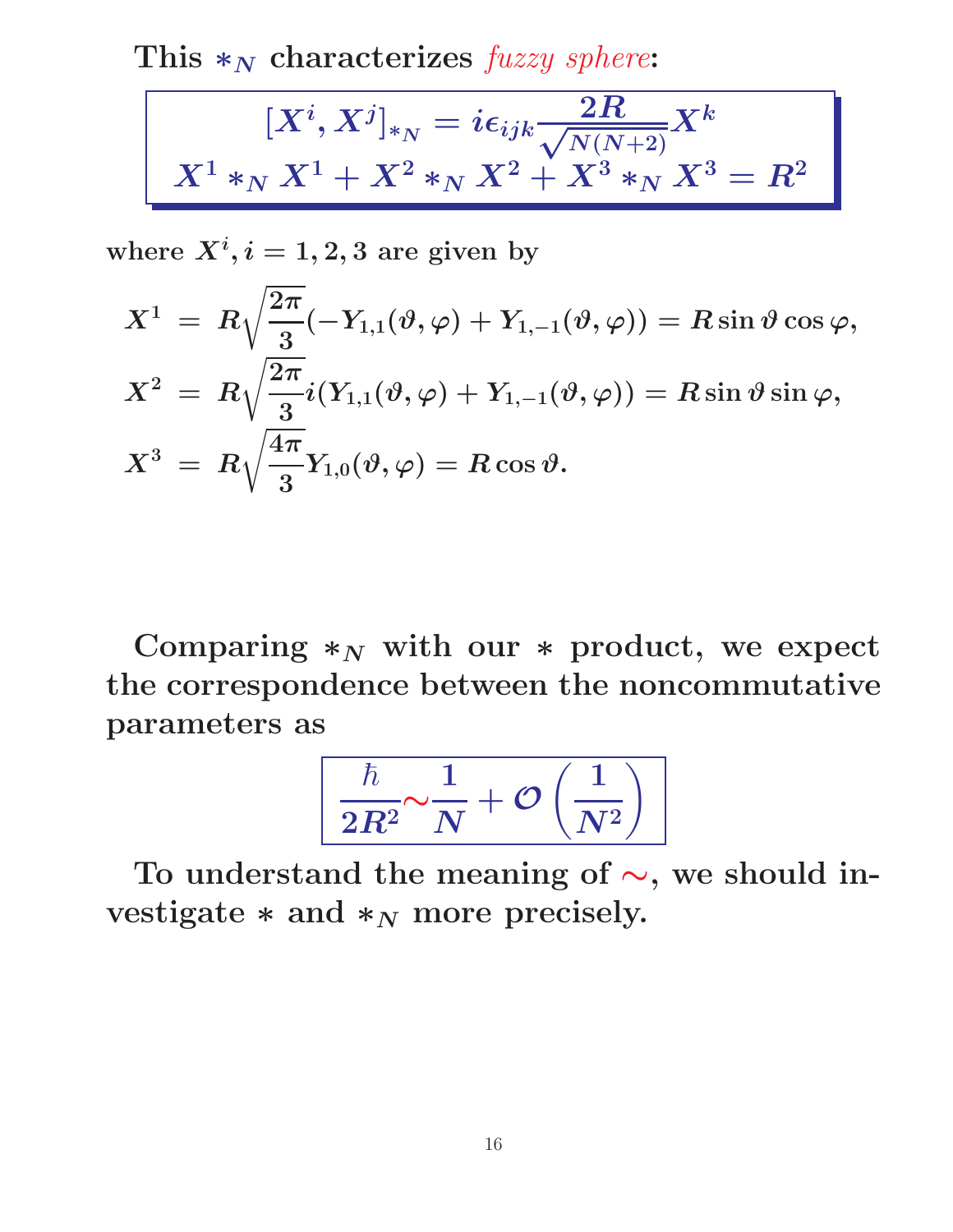**We can write down our** *∗* **product between spherical harmonic functions as:**

$$
\begin{array}{l} Y_{l_1m_1}(\vartheta,\varphi) * Y_{l_2m_2}(\vartheta,\varphi) = \\[2mm] Y_{l_1m_1} \left(\cos^{-1}\left(\cos\vartheta + \dfrac{m_2\hbar}{2R^2}\right),\varphi\right)Y_{l_2m_2} \left(\cos^{-1}\left(\cos\vartheta - \dfrac{m_1\hbar}{2R^2}\right),\varphi\right). \end{array}
$$

#### The products  $*_N$  and  $*$  are expanded as:

$$
\begin{aligned} &Y_{l_1m_1} *_{N} Y_{l_2m_2} = Y_{l_1m_1} Y_{l_2m_2} \\ &+ \frac{1}{N} \sum_{l+l_1+l_2 = \mathrm{odd}} C_{l,l_1m_1l_2m_2} Y_{l,m_1+m_2} + \mathcal{O}\left(\frac{1}{N^2}\right), \end{aligned}
$$

$$
\begin{aligned} &Y_{l_1m_1} * Y_{l_2m_2} = Y_{l_1m_1}Y_{l_2m_2} \\ &+ \frac{\hbar}{2R^2} \sum_{l+l_1+l_2 = \mathrm{odd}} C'_{l,l_1m_1l_2m_2}Y_{l,m_1+m_2} + \mathcal{O}\left(\frac{\hbar^2}{4R^4}\right). \end{aligned}
$$

# **What is the relation between**  $C_{l,l_{1}m_{1}l_{2}m_{2}}$  and  $C'_{l,l_{1}m_{1}l_{2}m_{2}}$  ?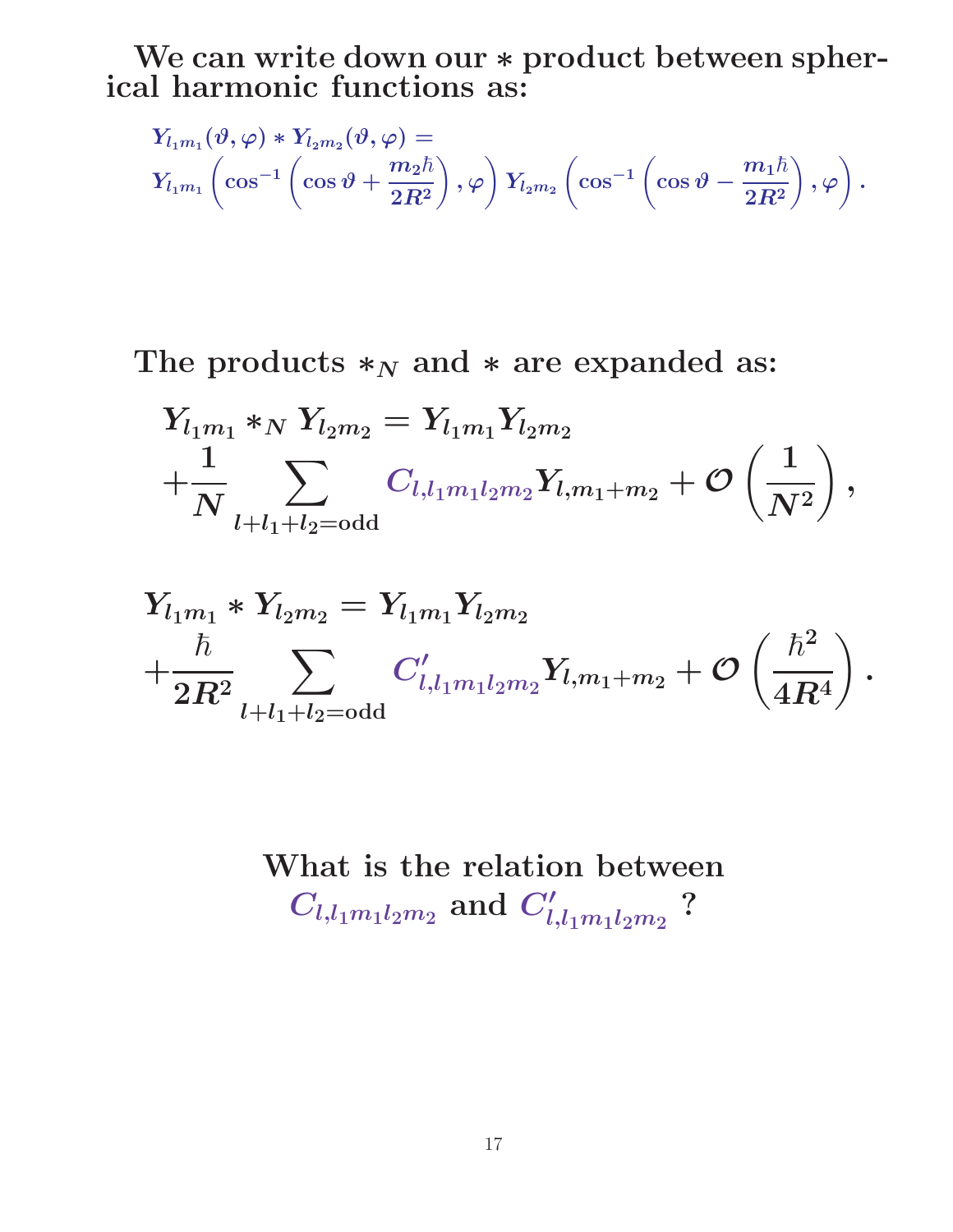**From explicit calculations, we get**

$$
C_{l,l_1m_1l_2m_2} = (-1)^{m_1+m_2} \sqrt{\frac{(2l_1+1)(2l_2+1)(2l+1)}{4\pi}} \cdot \left(\frac{l}{m_1+m_2-m_1-m_2}\right) \cdot \frac{\left(-1\right)^{\frac{l_1+l_2+l+1}{2}}(l_1+l_2+l+1)\left(\frac{l_1+l_2+l-1}{2}\right)!}{\frac{\left(\frac{l_1+l_2-l-1}{2}\right)!\left(\frac{l_2+l-l_1-1}{2}\right)!\left(\frac{l_1+l_2-l}{2}\right)!}{(l_1+l_2-l)!(l_2+l-l_1)!(l+l_1-l_2)!}},
$$

#### **and**

$$
C'_{l,l_1m_1l_2m_2}
$$
\n
$$
= \frac{(m_1+m_2)!}{2^{l_1+l_2+l+1}} \sqrt{\frac{(2l_1+1)(2l_2+1)(2l+1)}{4\pi} \frac{(l_1-m_1)!(l_2-m_2)!(l-m_1-m_2)!}}{(l_1+m_1)!(l_2+m_2)!(l+m_1+m_2)!}}
$$
\n
$$
\cdot \sum_{r} \frac{(-1)^r (2r)!}{r!(l-r)!(2r-l-m_1-m_2)!} \left(\sum_{p,q} \frac{(-1)^{p+q}(2p)!(2q)!m_1\Gamma(p+q+r-m_1-m_2-\frac{l_1+l_2+l}{2})}{p!q!(l_1-p)!(l_2-q)!(2p-l_1-m_1)!(2q-l_2-m_2-1)!\Gamma(p+q+r-\frac{l_1+l_2+l}{2})}\right)\n- \sum_{p,q} \frac{(-1)^{p+q}(2p)!(2q)!m_2\Gamma(p+q+r-m_1-m_2-\frac{l_1+l_2+l}{2})}{p!q!(l_1-p)!(l_2-q)!(2p-l_1-m_1-1)!(2q-l_2-m_2)!\Gamma(p+q+r-\frac{l_1+l_2+l}{2})}\right)
$$

for  $m_1, m_2 \geq 0$ .

## **Generally,**

$$
C_{l,l_1m_1l_2m_2}\neq C'_{l,l_1m_1l_2m_2}.
$$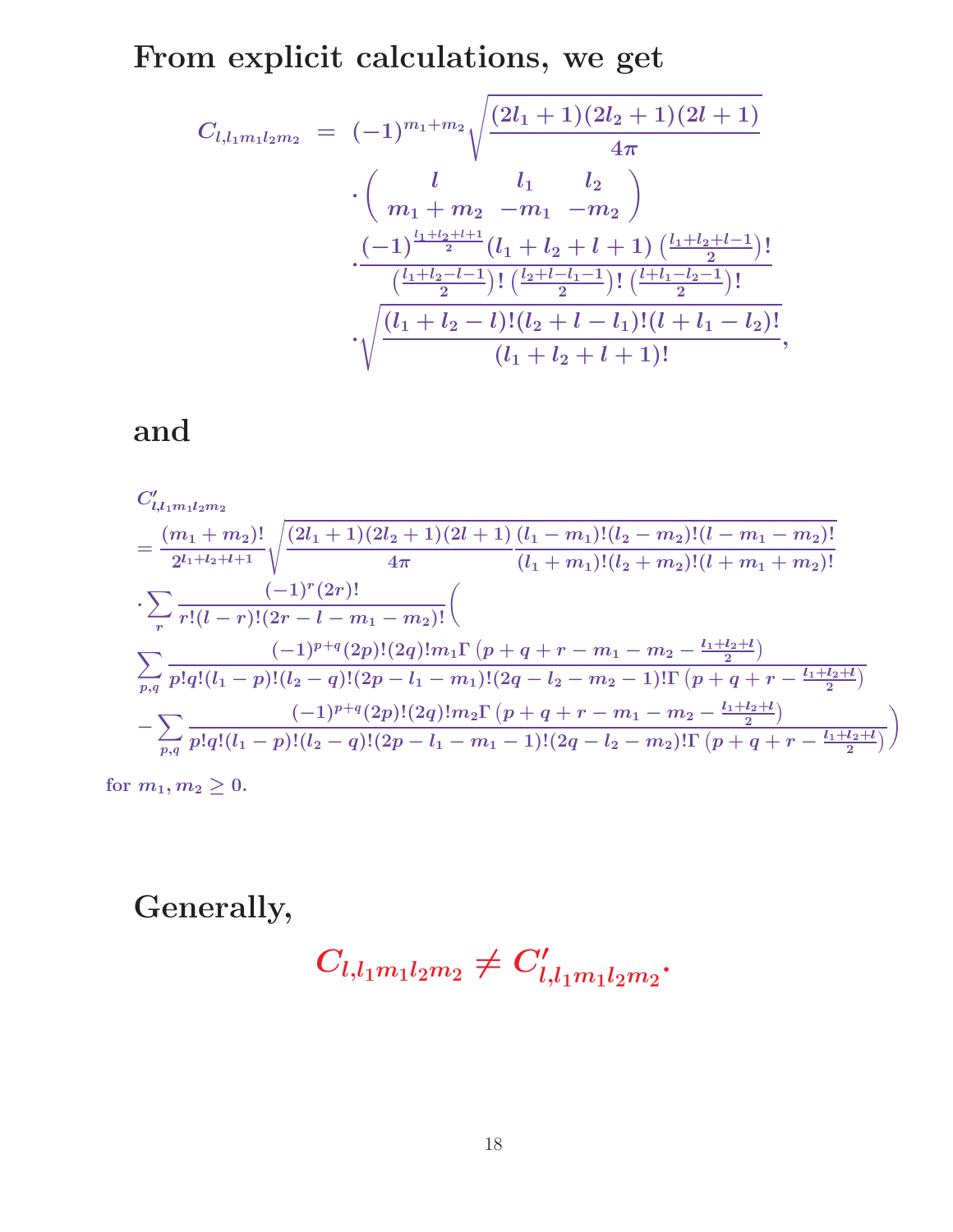**Summary**

- *•* **We have obtained** *explicit formulae of ∗ products* **on 2 dimensional constant curvature spaces**  $S^2$ ,  $H^2$  by completing calculations along the **Fedosov's procedure for deformation quantization.**
- *•* **We have shown that they form** *fuzzy S***<sup>2</sup>***, H***<sup>2</sup>** *algebra i.e., su***(2)***, su***(1***,* **1)** *algebra***.**
- *•* **We applied them to our general formulation of [A-K] and solved** *U***(1) noncommutative BPS** equation to  $\mathcal{O}(\hbar^2)$ .
- *•* **We compared our** *∗* **product on** *S***<sup>2</sup> with conventional**  $*_{N}$  **product** for fuzzy sphere in the **nearly commutative region.** Naively  $\frac{\hbar}{2B}$  $\frac{\hbar}{2R^2} \sim \frac{1}{N} + \mathcal{O}\left(\frac{1}{N^2}\right), \text{ but precisely their }$ **relation is rather complicated.**